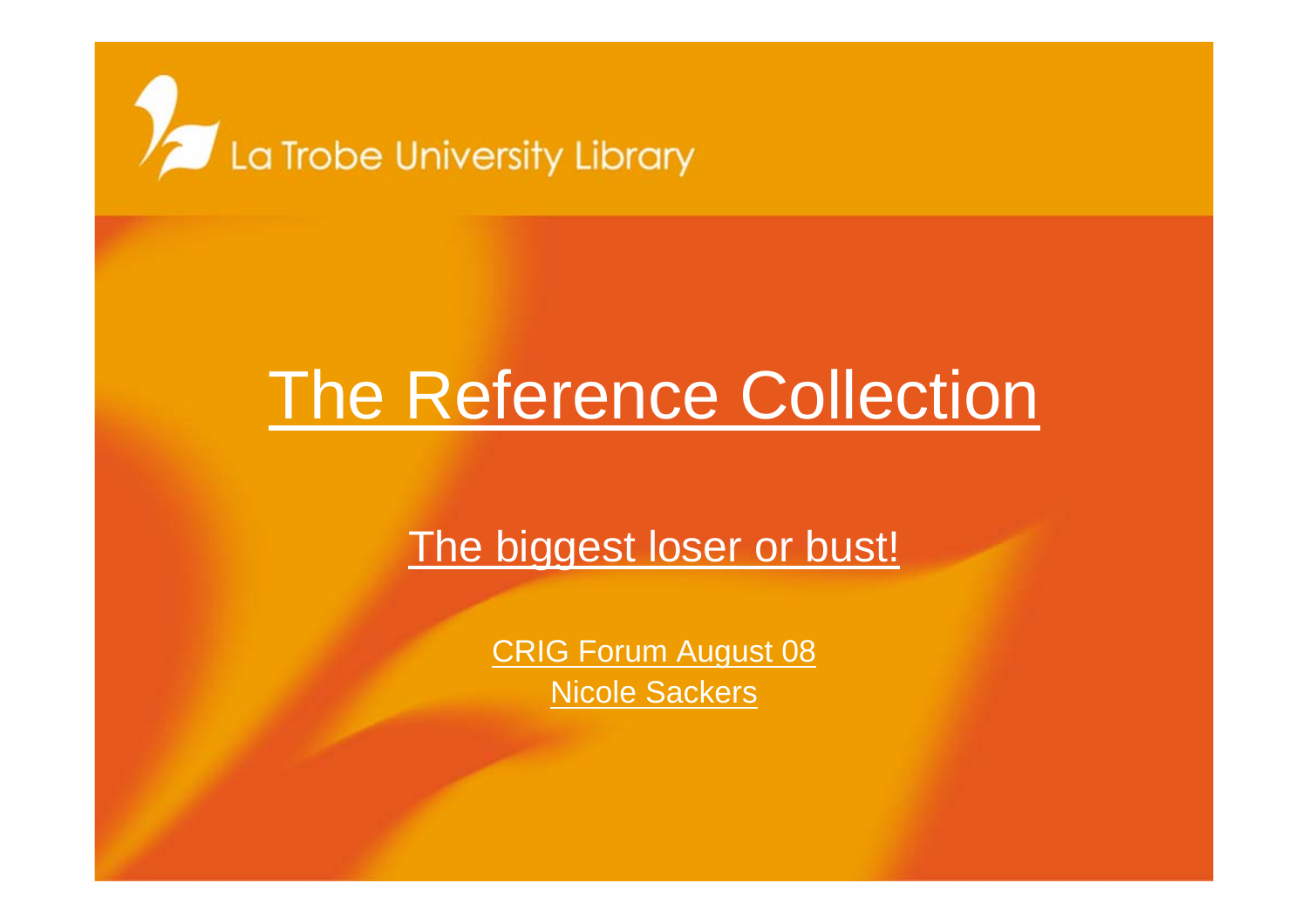#### From this

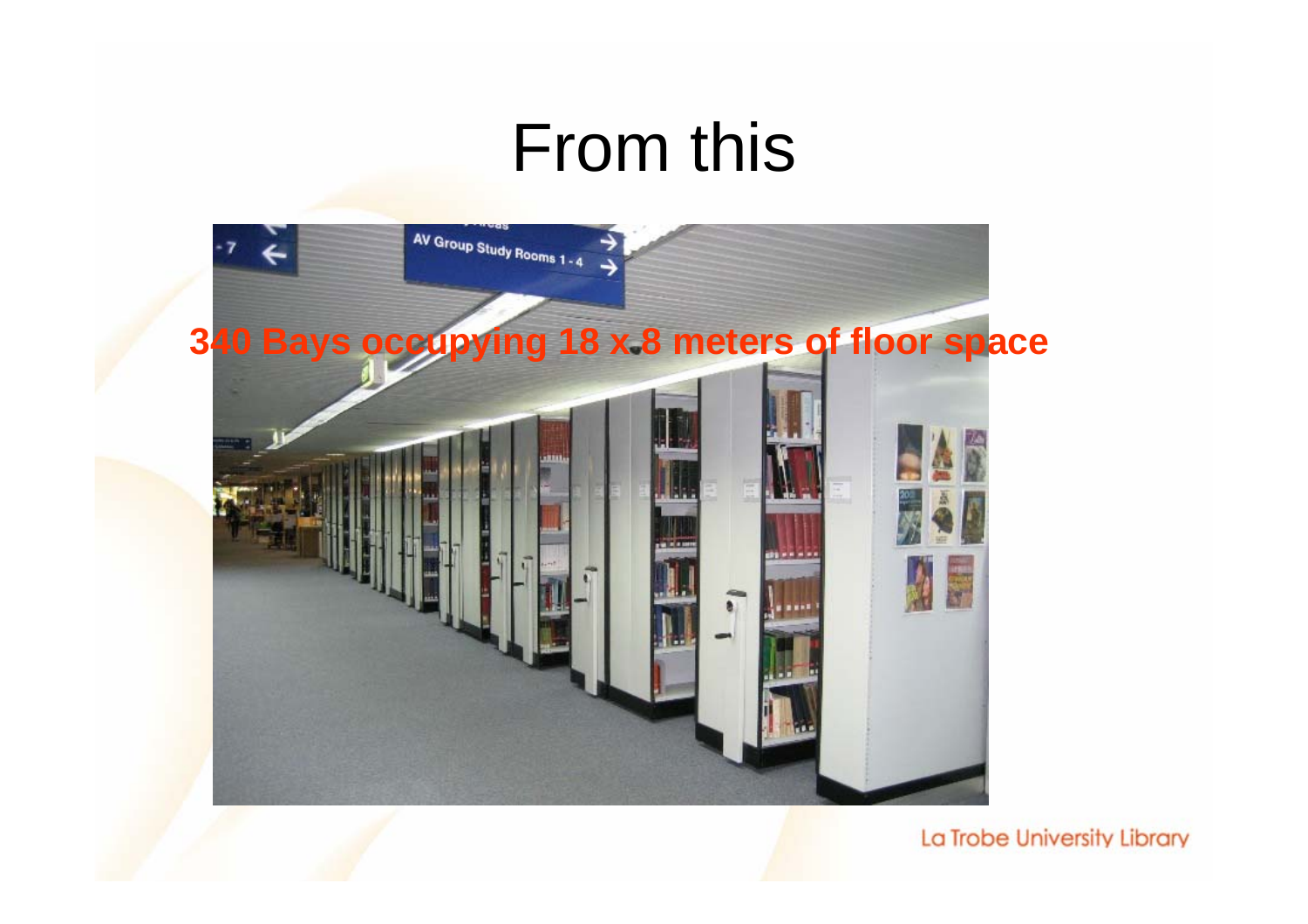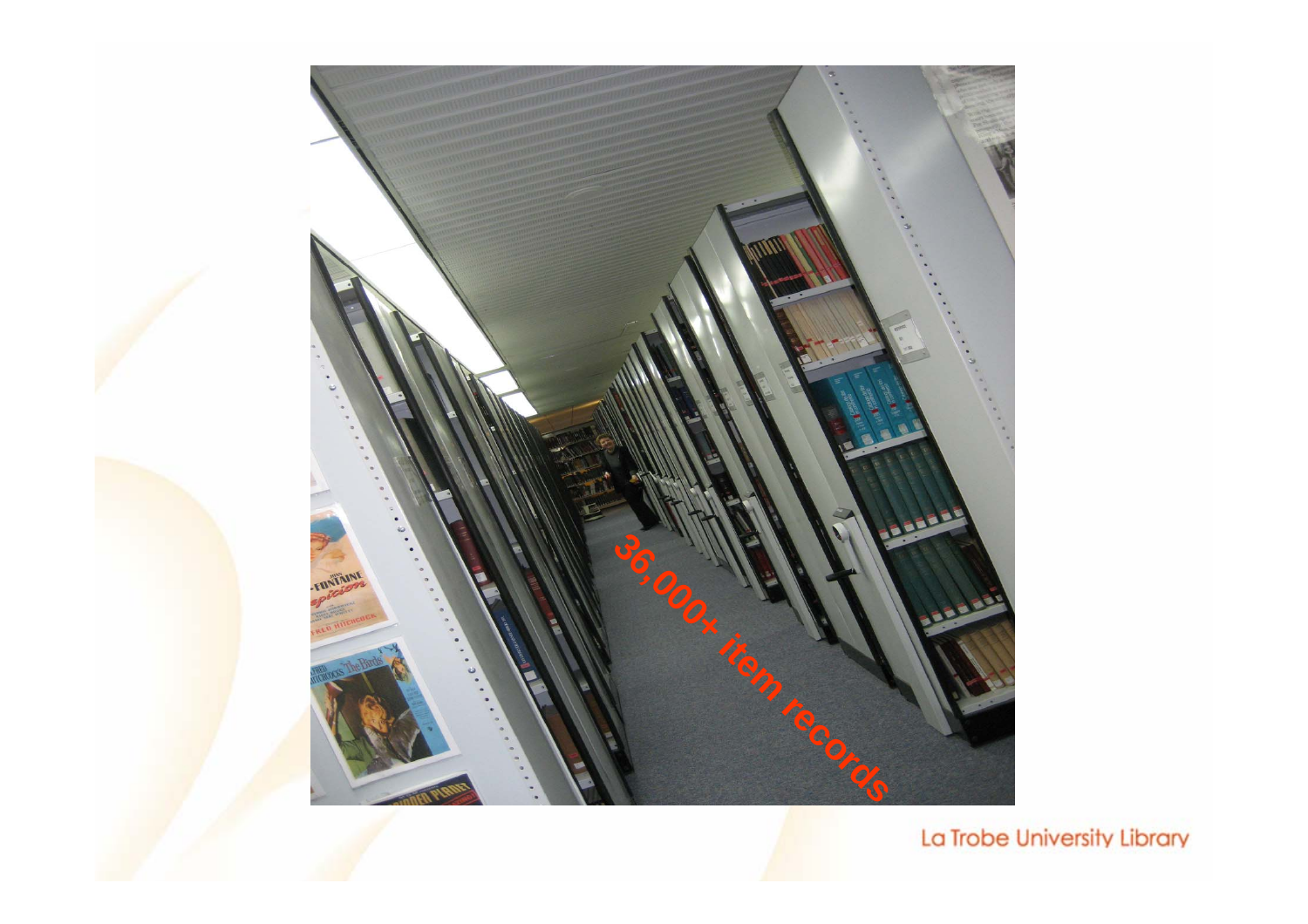## Time for a bit of history!

The collection has grown significantly over the years with no significant weeding or review of the collection

- Previous move of Reference materials to storage (2006)
- Printed indexes, bibliographies, abstracts moved to storage
- $\mathcal{L}_{\mathcal{A}}$  , and the set of the set of the set of the set of the set of the set of the set of the set of the set of the set of the set of the set of the set of the set of the set of the set of the set of the set of th 140 shelves were emptied and space was made for student seating & computers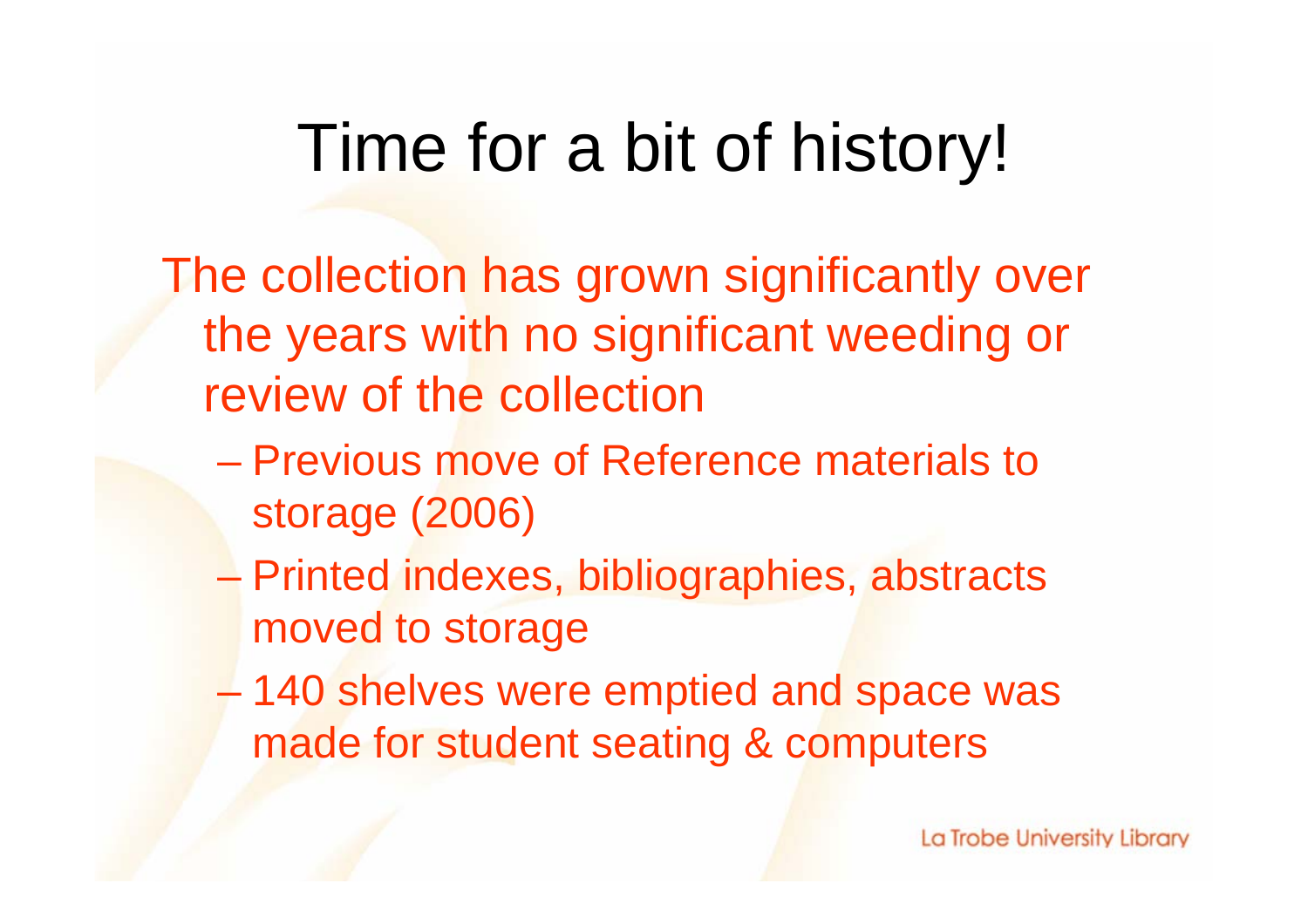#### Knock knock, what's in there!

Atlasesregistries almanacsdirectorieshandbooksstyle guides subject bibliographies language and subject dictionaries general and subject encyclopaedias volumous indexes and bibliographies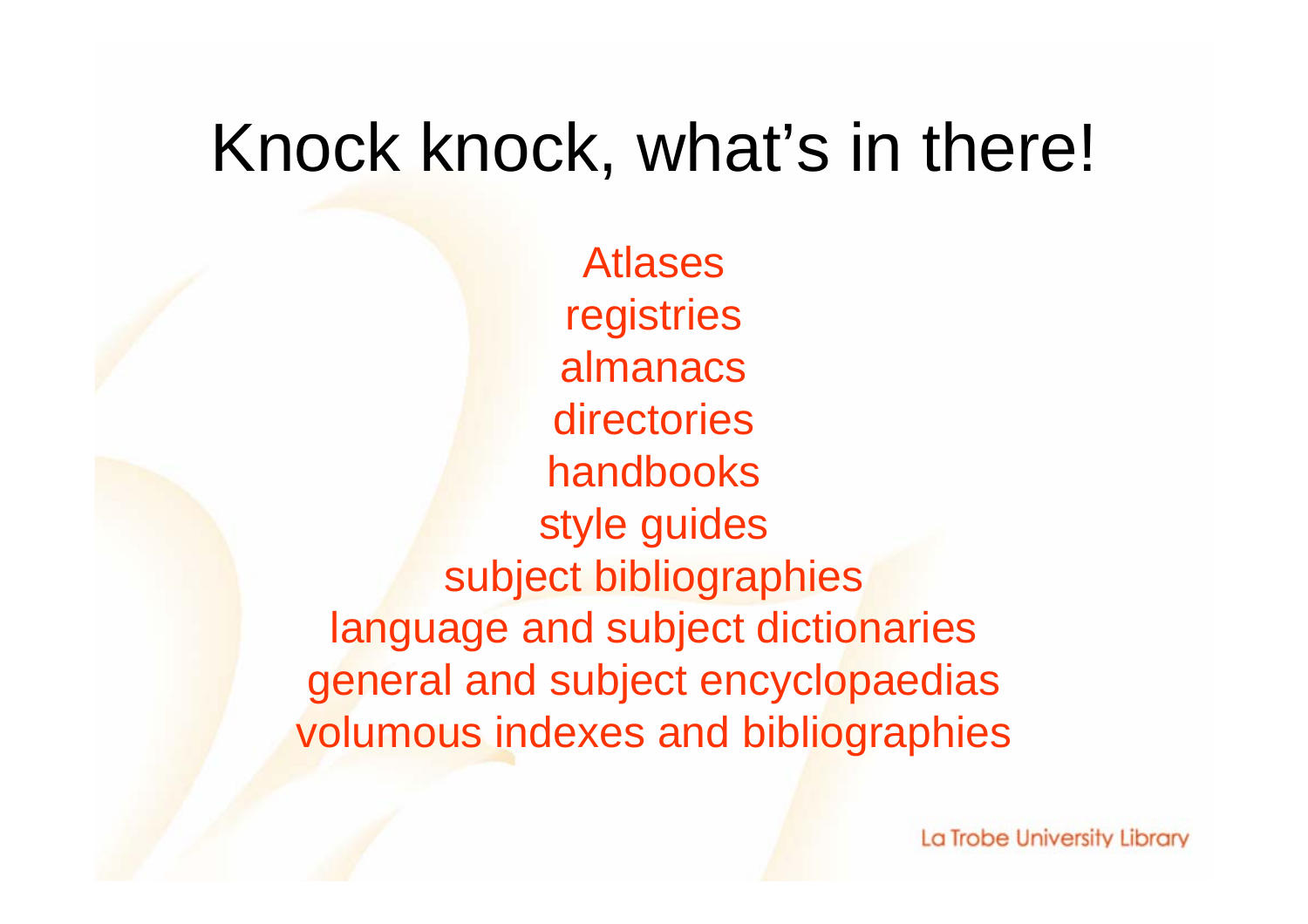#### **What do we want to do?**

Transform the reference collection into a selective, visible and dynamic collection that is highly used and relevant to the library's primary clientele.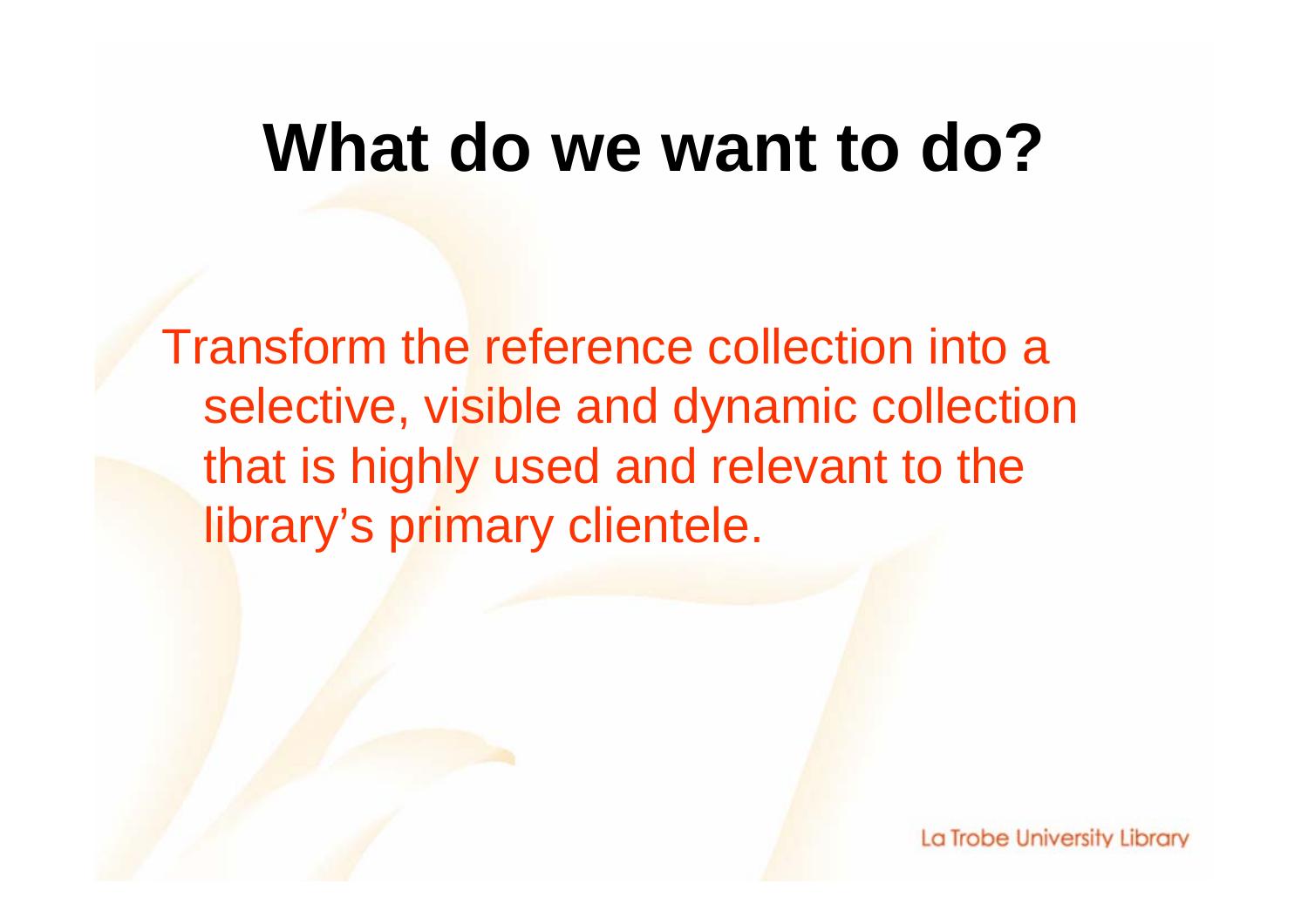### **The road map to reference utopia**



- Subject encyclopaedias
- Language dictionaries
- Other works relevant to discipline
- Not multiples latest or best only

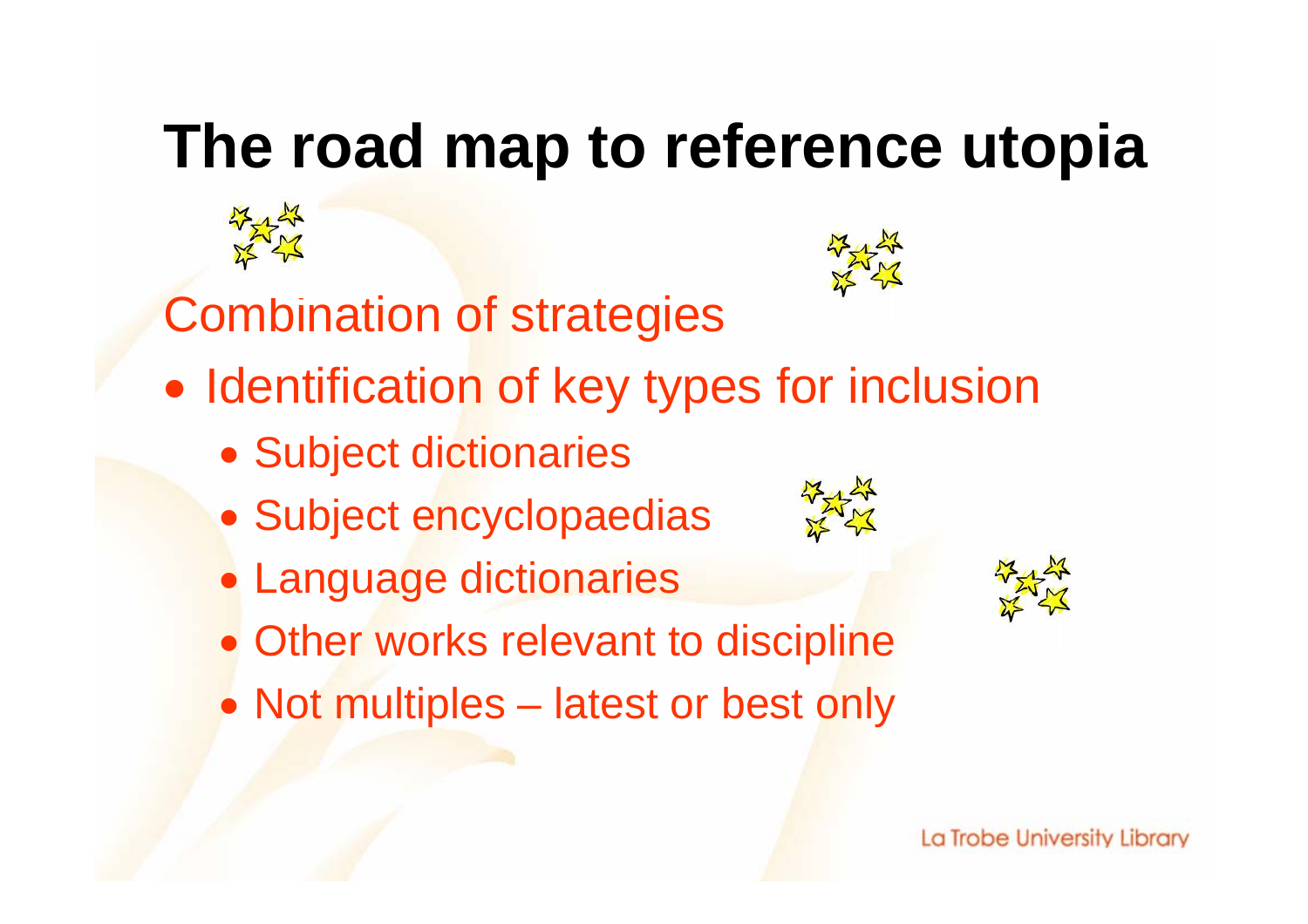Identification of key types for exclusion

- Abstracts / Indexes (Move to Serials)
- Subject bibliographies (to General Coll)
- Lists (e.g. Who's who) (to Serials) may keep latest in Reference
- Imprints before 1900 (to Special Coll)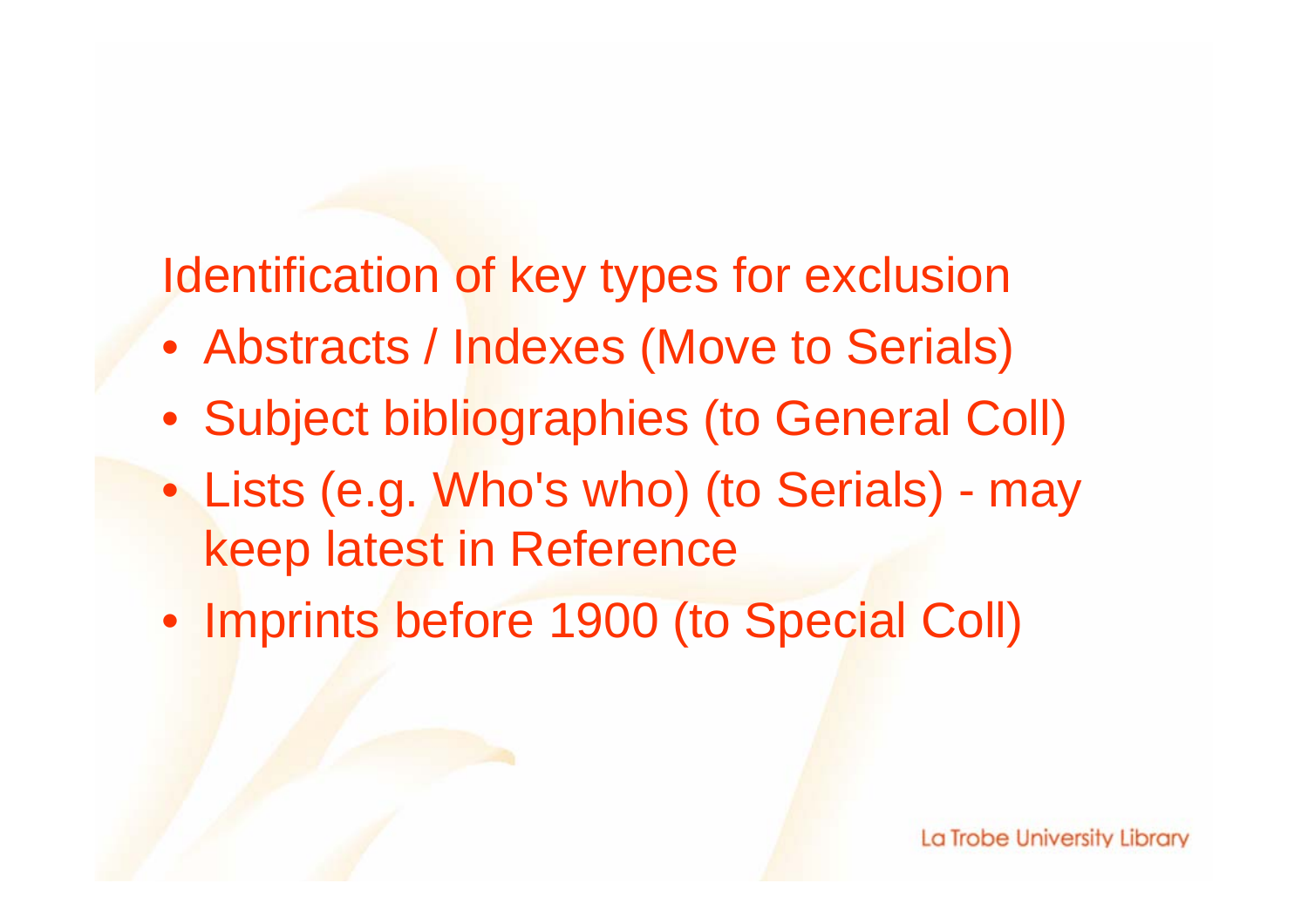### Just a bit more

- Expertise and knowledge of subject librarians
- Analysis of reshelving data
- Identify and transfer relevant titles to an electronic reference shelf